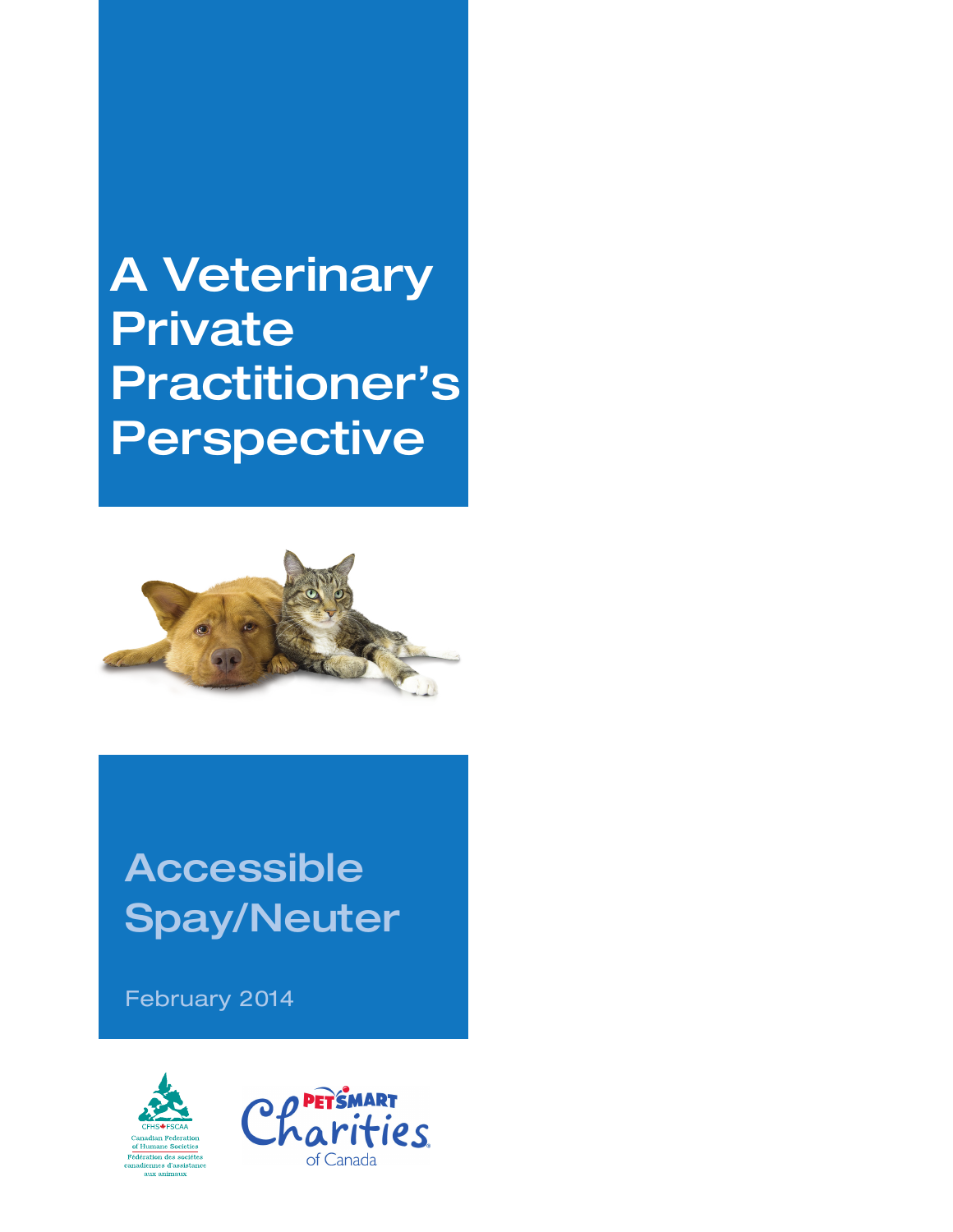## **A Veterinary Private Practitioner's Perspective on Accessible Spay/Neuter**

## *"Challenge yourself as well as others to give back instead of just taking."*

This is the advice of Dr. Melissa and Evan Hunchak, owners of Airport Animal Hospital (AAH) in Regina, Saskatchewan, who were inspired to give back to their community after reading the book, *Redefining Success: Still Making Mistakes* by W. Brett Wilson.

The Hunchaks approached Regina Humane Society (RHS) with the idea of providing complimentary dog and cat spays and neuters for shelter animals in exchange for recognition by the RHS on Facebook and other media. Their successful program and the lessons they learned are described below.

## **Program description:**

The AAH agreed to provide complimentary sterilization surgeries to animals the RHS had placed for adoption and who were waiting to be sterilized prior to going to their new homes. The RHS delivered these animals to AAH, where the surgery was conducted. The patient was then discharged to their new owner to take home. Structuring the program in this way gave AAH the opportunity to interact and build a relationship with a new client who would potentially return to AAH for future veterinary care.

After launching the program and gaining some experience with the partnership, AAH and the RHS were able to expand the scope: when adopted animals were not available due to scheduling issues, they turned to long-term resident RHS animals who needed extra incentives to encourage



Regina Humane Society cat spay at Airport Animal Hospital. Pictured from left to right: Doctor Patricia Van Parys, Jaycee Dolter, RVT, Janae Bast, RVT.

2